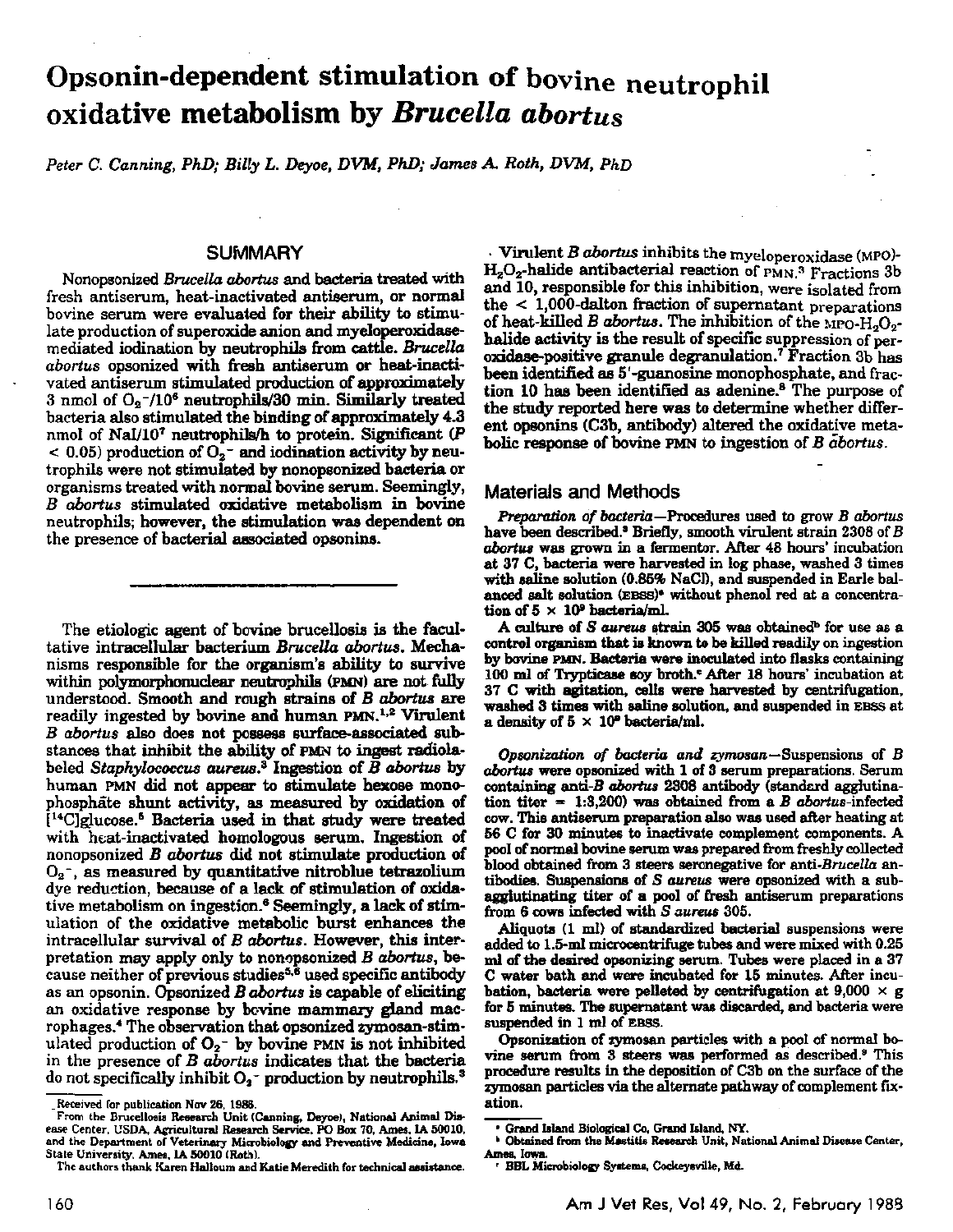*PMN preparation*-Eight healthy adult mixed-breed steers free of detectable anti-Brucella antibodies, as determined by the standard tube agglutination assay, were used as a source of PMN. These steers were housed in outdoor pens and were fed hay and grain once daily. Neutrophils were isolated as described<sup>9</sup> and were suspended in RPMI-1640 medium" to a concentration of  $1 \times 10^{n}$  cells ml.

*Complement fixation by* B abortus-The ability of live *B abor*tus 2308 to fix complement was evaluated by an indirect fluorescent antibody technique. Suspensions of *B abortus* were treated with 1 of the 3 serum preparations used to opsonize the bacteria as described. Preparations consisting of bacteria treated with EBSS rather than with the primary opeonizing serum were included as negative controls.

Aliquots  $(0.1 \text{ ml})$  of the standardized bacterial suspensions were added to 1.5-ml microcentrifuge tubes and were mixed with 0.1 ml of the desired primary opeonizing serum. Tubes were placed in a 37 C water bath and were incubated tor 30 minutes. After incubation, bacteria were washed twice with BBSS by centrifugation at 9,000  $\times$  g for 5 minutes. Bacteria were suspended in 0.1 ml of a 1:10 dilution of anti-bovine C3 antibody conjugated with fluorescein isothioeyanate.4 This antiaerum reacted with bovine C3b on the surface of zymosan-particles treated with normal bovine serum. Treatment of bacteria with beatinactivated anti-B *abortus* serum was used as a control to cheek for cross-reactivity of the anti-C3 antibody with other serum components, such as immunoglobulins or a.'bumin. The conjugated antibody was allowed to react with the bacteria for 30 minutes at *3'i* C. After incubation, bacteria were wuhed twice with EBSS by centrifugation and were suspended in 0.1 ml of mounting medium containing a 9:1 solution of glycerin and EBSS, respectively. Preparations were examined by reflected fluorescence microscopy.

PMN function assays-Cytochrome C reduction-This test measures the amount of  $O<sub>2</sub>$ - produced by PMN during the oxidative metabolic burst. The assay was performed in 96-well plates with membrane filters attached to the bottom of the wells.<sup>•</sup> Samples were evaluated in duplicate, and the average of duplicate values was used for calculation as described.<sup>4</sup> The ability of bacterial preparations-to-stimulate  $O_1$ -production was evaluated by replacing optonized zymosan in the standard reaction mixture with 0.025 ml of a standardized bacterial suapenaion  $(1.25 \times 10^5 \text{ cells})$ . Control wells containing 10  $\mu$ g of superoxide dismutase (SOD) suspended in 0.01 ml of EBSS in addition to the usual reaction mixture were included to evaluate the apecificity of the reaction for  $O_2$ - production. After incubation at 37 C for SO minutes with agitation, culture 61trates were coDected, and the optical density of the solutiona at 560 nm was determined, using a micro-ELISA spectrophotometer.' The nmoles of  $O<sub>2</sub>$  - produced by 10<sup>6</sup> PMN in 30 minutes were determined, using the extinction coefficient of  $2.1 \times 10^4$  cm<sup>-1</sup>.

*lodination assay*-The iodination assay (a measure of MPO- $H_2O_2$ -halide activity by neutrophils)<sup>10</sup> was performed as described<sup>s</sup> in duplicate, and the average of duplicate values was used for calculations. This assay was also performed in 96-well plates with membrane filters attached to the bottom of the wells.<sup>•</sup> To determine effects of the mixtures of the bacterial preparations on MPO- $H_2O_2$ -halide activity of opeonized symosan-stimulated PMN, 0.05 ml of a bacterial preparation  $(2.5 \times 10^8 \text{ erganisms})$ or 0.05 ml of EBSS as a control was added to the standard reaction mixture. The ability of bacterial preparations to stimulate iodination activity was evaluated by replacing the opeonized zymosan in the standard reaction mixture with 0.02& ml of a standardized bacterial suspension  $(1.25 \times 10^6 \text{ cells})$ . After in-

4 Cooper Biomedical, Malvern, Pa.<br>• Model SV, 0.45 µm pore sixe, Millipore Co. Bedford Mass.<br><sup>†</sup> Model MR 800, Dynatech Corp, Alexandria, Va.

cubatioo at 37 C for 20 minutes with agitation, cells were washed twice by filtration with 0.25 ml of EBSS, and filters were transferred to  $12 \times 75$ -mm tubes. The amount of entrapped radioactivity was determined, using a gamma counter,<sup>«</sup> and results were expressed as nmoles of  $NaI/10^7$  PMN/h.

*Statistical evaluation*-To determine effects of different preparations of opsonized bacteria on each PMN function, the value obtained when a bacterial preparation was added to PMN was compared with control (EBSS-treated) PMN from the same steer. An analysis of variance procedure (blocked by day) or a Student t teet was used to determine significance of differences in PMN function.

#### Results

*Complement fixation. by* B abortus-Results of the com· plement fixation assays involving live *B abortus* indicated that bacteria treated with normal bovine serum or anti-B *abortus* 2308 serum fixed C3b at or near the cell surface. Convenely, cell-associated C3b was not observed on bacteria treated with heat-inactivated antiserum or EBSS-treated control preparations. The lack of staining noticed with the heat-inactivated antiserum indicated that the anti.-C3 antibody did not cross· react with sefum components other than C3 (immunoglobulin or albumin).

Stimulation of *superoxide* anion production-Significant ( $P < 0.05$ ) production of  $O<sub>2</sub>$  was stimulated by opsonized zymosan, mixtures of B *abortus* or S *aureua* with opaonized zymoaan, *B abortus* or *S aureus* opsonized with fresh antiserum, and B *abortus* opsonized with heat-in· activated antiserum (Fig 1). Production of  $O<sub>2</sub>$  was not stimulated by nonserum-treated *B abortus* or *B abortus*  incubated with normal bovine serum. Neutrophils stimulated in the presence of SOD did not produce detectable reduction of cytochrome C. Neither *B abortus* nor *S aureus* induced reduction of cytochrome C in the absence of PMN. Opsonized zymosan-stimulated production of  $O_2$ <sup>-</sup> by PMN was not significantly  $(P > 0.05)$  affected in the presence *oC* B *abortua* or S *aureus.* 

The amount of  $O_2$ - produced by PMN stimulated with *B abortus* or *S aureus* opsonized with fresh antiserum was significantly  $(P < 0.01)$  less than that produced by cells stimulated with opsonized zymosan (3 nmol/10<sup>6</sup> PMN/30 min vs 13 nmol/10<sup>6</sup> PMN/30 min, respectively; Fig 1). There was no significant  $(P > 0.05)$  difference between the amount of  $O_2$ <sup>-</sup> produced by PMN stimulated with *S aureus* apeonized with fresh antiserum and the amount produced by PUN' atimulated with sjmj1arly treated B *abortua.* The amount of O<sub>2</sub><sup>-</sup> produced by PMN stimulated with B abortus opsonized with fresh antiserum was similar to the amount produced by cells expoaed to bacteria opsonized with heat-inactivated antiserum  $(3.2 \pm 0.3 \text{ nmol}/10^8 \text{ PMN})$ 30 min vs  $2.8 \pm 0.3$  nmol/10<sup>6</sup> PMN/30 min, respectively).

*Effects of bacterial preparations on iodination***—Signif**icant  $(P < 0.01)$  increases in iodination activity occurred when PMN were stimulated with opsonized zymosan (32.4)  $\pm$  1.8 nmol of NaI/10<sup>7</sup> PMN/h; Fig 2). Opsonized zymosanstimulated iodination was significantly  $(P < 0.01)$  suppressed to 66.7  $\pm$  8.0% (mean  $\pm$  SEM) of control in the presence of live B *abortus* (Fig 2). Opsonized zymosan-

<sup>e</sup> Multi-Prim 1, Packard Instruments Co. Downers Grove, Ill.

161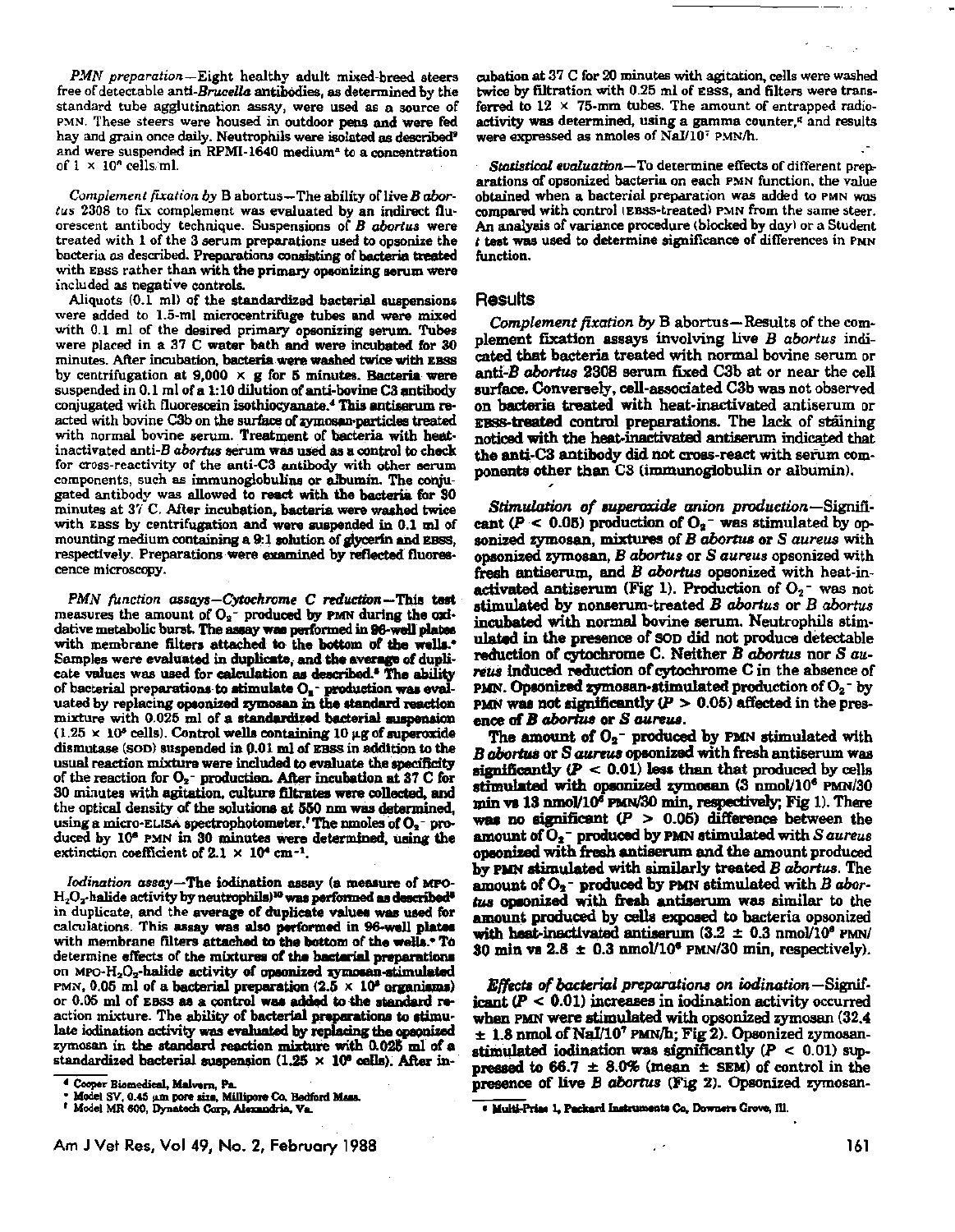

Fig 1-Superoxide anion production by PMN stimulated with opsonized zymosan or various bacterial preparations (mean  $\pm$  SEM, n = 8). Asterisks denote a significant different response from resting cells.  $* P < 0.05$ ;  $** P < 0.01$ .



Fig 2-fodination responses of PMN stimulated with opsonized zymosan or various bacterial preparations (mean  $\pm$  sem, n = 8). Asterisks denote a significant different response from resting cells,  $P < 0.05$ ;  $*+P < 0.01$ .

stimulated iodination was not affected in the presence of S aureus.

Significant ( $P < 0.05$ ) amounts of iodination activity were stimulated by B abortus opsonized with fresh or heatinactivated antiserum and S *aureus* opsonized with fresh antiserum. Iodination did not occur in PMN stimulated with nonserum-treated B abortus or bacteria treated with normal bovine serum (Fig 2). Brucella abortus opsonized with fresh antiserum appeared to stimulate less iodination than did similarly treated S aureus (3.5 nmol of NaI/  $10^7$  PMN/h vs 6.5 nmol of NaI/10<sup>7</sup> PMN/h, respectively); however, this difference was not significant ( $\bar{P} > 0.05$ ). The amount of iodination activity stimulated by B abortus opsonized with fresh antiserum was lower than, but not significantly different from, the amount stimulated by bacteria opsonized with heat-inactivated antiserum (3.5  $\pm$  0.9 nmol of NaI/10<sup>7</sup> PMN/h vs 5.0  $\pm$  1.0 nmol of NaI/ 107 PMN/h, respectively).

## Discussion

Ingestion of an opsonized particle by PMN generally stimulates an oxidative metabolic burst, resulting in the formation of toxic oxygen radicals capable of destroying microorganisms. Failure of stimulation of an oxidative metabolic burst response by PMN on ingestion of bacteria would induce a decreased amount of anti-bacterial activity resulting in increased survival of the ingested microorganism. The primary opsonins in bovine sera include

antibody against specific bacterial surface antigens and the C3b component of the complement system. Ingestion of nonopsonized bacteria generally results in a diminished oxidative metabolic response by phagocytic cells when compared with that stimulated by opsonized bacteria. Ingestion of  $B$  abortus does not appear to stimulate an oxidative metabolic response by PMN.<sup>5,6</sup> Those studies indicated that a lack of stimulation of the oxidative metabolic burst compromises the bactericidal capability of the PMN, resulting in enhanced intracellular survival of B abortus. Organisms used in the previous studies<sup>5,6</sup> were not exposed to serum or were treated with heat-inactivated normal serum. Heat-inactivated normal bovine serum would possess marginal opsonic activity because of a lack of specific antibody and active complement components. Neither study used serum containing specific anti-B abortus antibody as an opsonin. Those studies also indicated that although the organisms were not opsonized, they were ingested by the PMN.

In the present study, B abortus exposed to fresh serum containing anti-B abortus antibody, heat-inactivated anti-B abortus serum (presumably free of complement activity), or normal bovine serum (free of anti-B abortus antibody), were evaluated for their ability to stimulate an oxidative response. Seemingly, B abortus opsonized with fresh antiserum or heat-inactivated antiserum was capable of stimulating production of  $O_2$ . These results confirm those of a previous study,<sup>4</sup> which indicated opsonized B abortus is capable of stimulating an oxidative meta